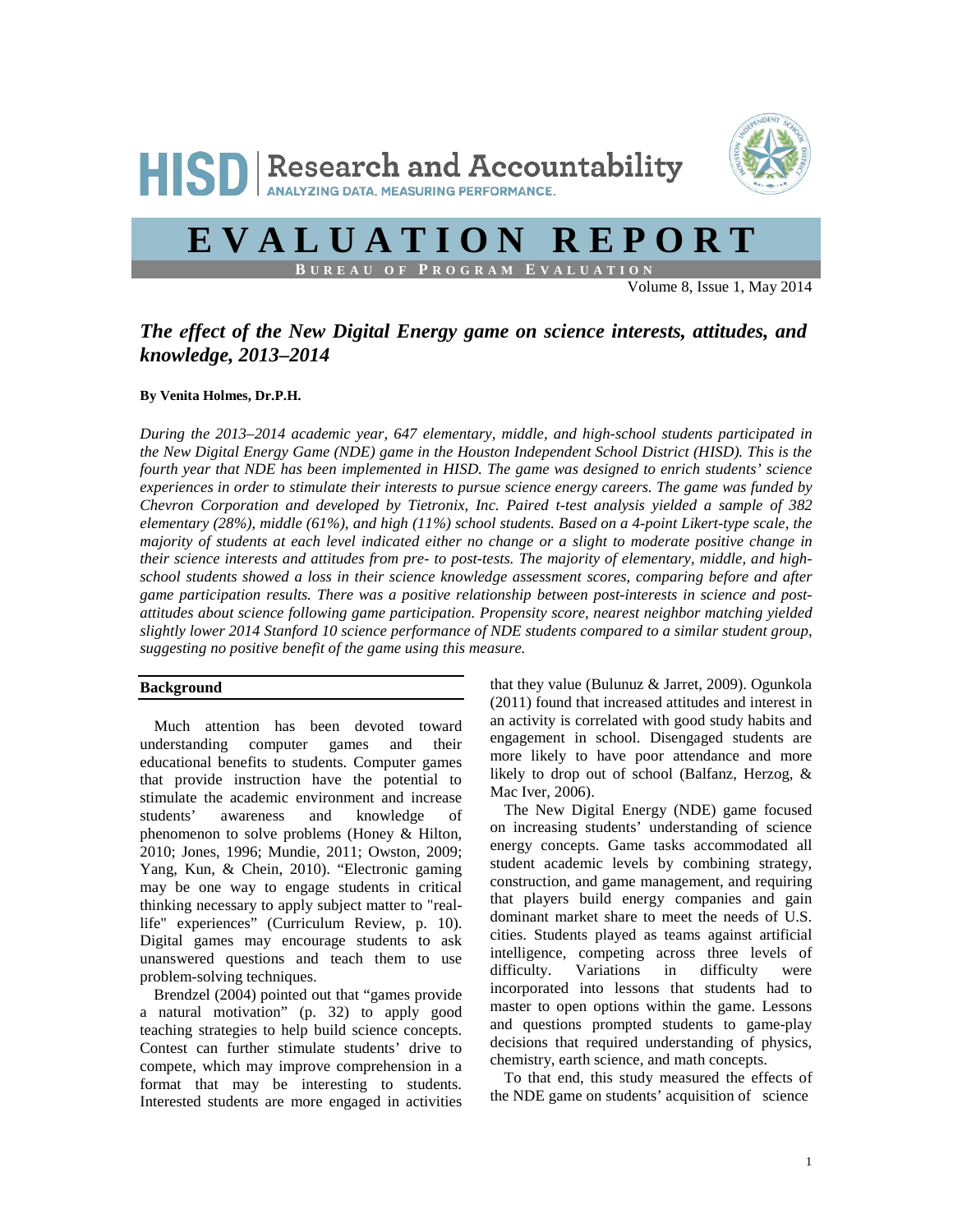

Figure 1. Number of students who registered and played the NDE game, 2010–2011 through 2013–2014

knowledge and science achievement. In addition, the study assessed the effects of the game toward increasing students' interests and attitudes in science.

#### **Methods**

#### *All Study Participants*

All HISD elementary, middle, and high-school science teachers were invited to recruit students to participate in the NDE game during the fall of 2014. Teachers were required to register and sign a letter of commitment to participate. **Figure 1** presents the number of students who registered along with the number of students who played the game over the past four academic years. Twentytwo schools and 29 teachers were represented in the 2012–2013 data; whereas, seven elementary and nine secondary schools (eight middle schools and one high school) were represented in the 2013– 2014 data. Students playing the game dropped by 20.6 percent from the 2012–2013 to the 2013–2014 academic year. There was also a drop in registration (-16.3%) and participation (-67.6%), from the previous to the current academic year.

#### *Student Sample*

The study sample consisted of 107 elementary, 233 secondary, and 41 high school students who completed the four instruments (pre- and postscience energy knowledge assessments along with pre- and post-science interest/attitude surveys). Students in the matched sample were enrolled at seven elementary schools, eight middle schools, and one high school. **Table 1** presents demographic characteristics of the matched student sample. The majority of students were male (between 52.8% and 76.0%) and economically

disadvantaged (between 78.5% and 87.0%). The highest proportion of at-risk students was at the elementary level (58.3%) compared to the lowest percentage at the middle-school level (23.6%) There were nearly twice as many limited English proficient (LEP) students at the elementary level than at the middle-school level (34.3% vs. 17.2%). High-school students were only 4.9% LEP. Comparatively, the District had a higher percentage of at-risk students (68.7%) and a lower percentage of G/T students (15.6%) than the NDE student sample at all levels (PEIMS, 2013–2014).

#### *Measures and Variables*

Students were administered four web-based surveys accessed at the game site. The instruments included a 10-item science interest survey, a 10 item science attitudes survey, and a 17-item multiple-choice science energy assessment using a pre- and post-test design. The survey items measuring interests and attitudes had good internal consistency, with a Cronbach alpha coefficient of .81 and .86, respectively. While students were encouraged to complete the instruments, no incentives were offered for completion.

| Table 1: Profile of NDE Student Sample by School Level,<br>2014 |                     |                       |                    |               |  |  |  |  |
|-----------------------------------------------------------------|---------------------|-----------------------|--------------------|---------------|--|--|--|--|
|                                                                 | Elem<br>$(n = 108)$ | Middle<br>$(n = 233)$ | High<br>$(n = 41)$ | <b>HISD</b>   |  |  |  |  |
| Gender                                                          | $\frac{0}{0}$       | $\frac{0}{0}$         | $\frac{0}{0}$      | $\frac{0}{0}$ |  |  |  |  |
| Male                                                            | 52.8                | 76.0                  | 56.1               | 51.0          |  |  |  |  |
| Female                                                          | 47.2                | 24.0                  | 43.9               | 49.0          |  |  |  |  |
| Eco.<br>Disadv.                                                 | 87.0                | 78.5                  | 82.1               | 80.4          |  |  |  |  |
| At Risk                                                         | 58.3                | 23.6                  | 43.9               | 68.7          |  |  |  |  |
| G/T                                                             | 21.3                | 33.9                  | 31.7               | 15.6          |  |  |  |  |
| <b>LEP</b>                                                      | 34.3                | 17.2                  | 4.9                | 29.5          |  |  |  |  |
| Spec. Ed.                                                       | 8.3                 | 1.7                   | 0.0                | 7.7           |  |  |  |  |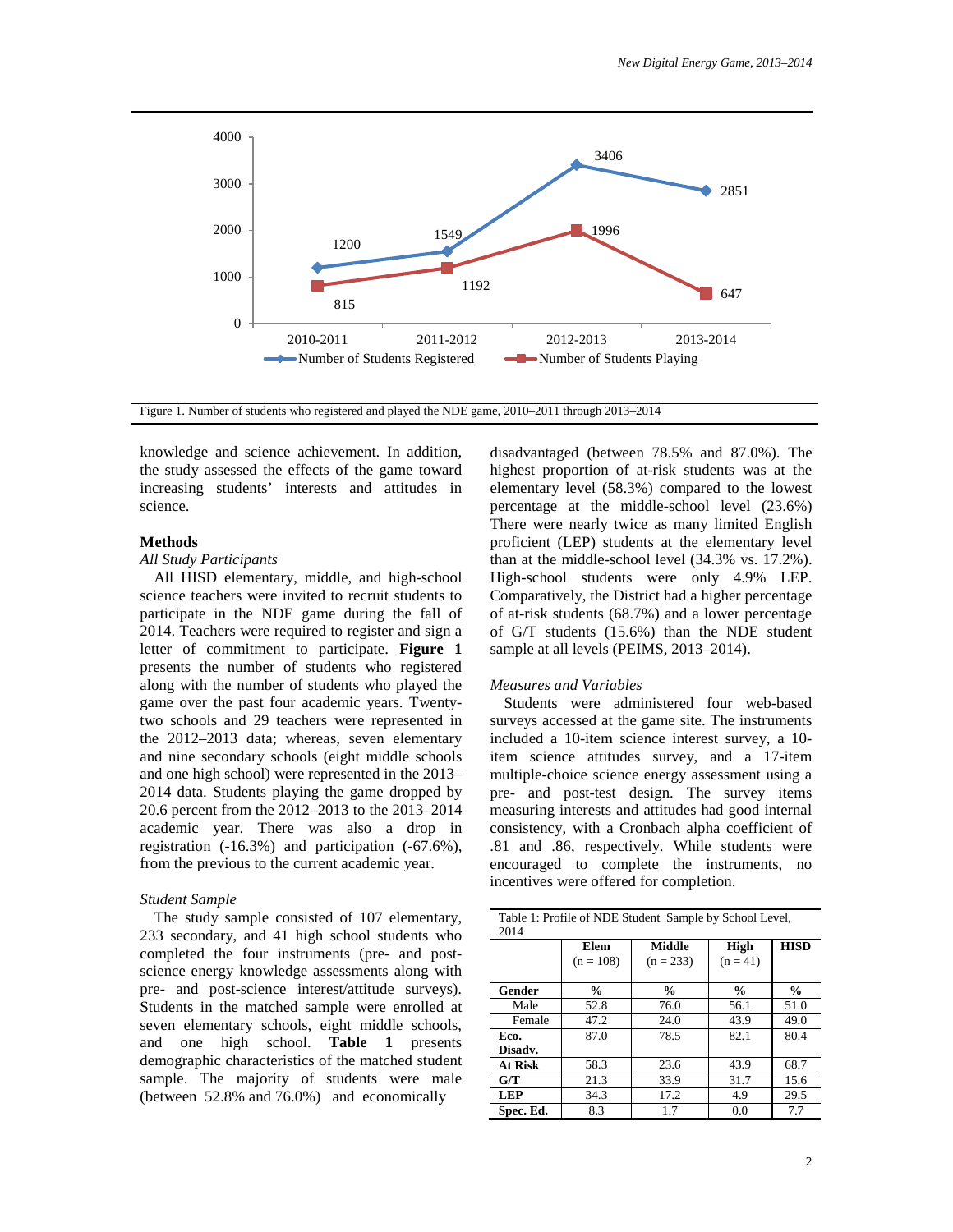

#### **Elementary-School Student Sample**

Figure 2: Percentage of elementary-school students whose interest in science ratings before and after participation in NDE showed a positive change (1 to 3 points), no change (0 points), or a negative change (-1 to -3 points) based on 4-point Likert-type scale

Interests were rated using a Likert-type scale: very often-4; regularly-3; sometimes- 2; and never or hardly ever- 1. Attitudes were rated strongly agree-4; agree-3, disagree-2, and strongly disagree-1.

The percentage of students whose ratings increased by one to three points, did not change, or decreased by one to three points from pre- to posttest was analyzed using IBM SPSS**.** Comments about students' experiences were summarized. Descriptive statistics and correlation analysis was conducted between the measures. Propensity score matching was used to estimate the probability of being exposed to treatment given a set of observed variables. Propensity score matching is a common practice in social science to make causal inferences based on observational data (Cohen, 1988). NDE students who were included in the "study sample"

were used in the propensity score matching. Economic status, gender, grade level, special education program status, and current 2014 Stanford reading normal curve equivalent scores were the control variables.

#### **What was the impact of the NDE game on students' science interests and attitudes?**

**Figure 2** and **Table 2** depict interest and attitude survey results of the elementary student sample before and after participation in the NDE game in 2014. The interest items that showed the highest percentage of "positive change" were "visited websites about science" and "watched news on TV that involved science concepts" (33.3% and 32.4%, respectively).

|                                                                                                                                 | <b>Positive</b><br><b>Change</b><br>$(+)$ | No.<br><b>Change</b> | <b>Negative</b><br><b>Change</b><br>$(-)$ |
|---------------------------------------------------------------------------------------------------------------------------------|-------------------------------------------|----------------------|-------------------------------------------|
|                                                                                                                                 | $\%$                                      | $\frac{0}{0}$        | $\%$                                      |
| I am interested in learning more science.                                                                                       | 20.6                                      | 50.5                 | 29.0                                      |
| Science will help me become successful.                                                                                         | 17.1                                      | 60.0                 | 22.9                                      |
| I like studying science.                                                                                                        | 22.8                                      | 56.4                 | 20.8                                      |
| A science energy game will help me learn difficult science theories that I may not<br>understand without seeing it in the game. | 22.4                                      | 46.7                 | 30.8                                      |
| Studying science is worthwhile because it will improve my career opportunities.                                                 | 23.1                                      | 48.1                 | 28.7                                      |
| Making an effort to study science is worth it because it will help me get into college.                                         | 17.8                                      | 55.1                 | 27.1                                      |
| I study science because I know it is useful to me.                                                                              | 11.1                                      | 58.3                 | 30.6                                      |
| I would like to have a career involving science.                                                                                | 21.9                                      | 46.7                 | 31.4                                      |

Table 2. Science Attitudes of Elementary-School Student Sample Before and After Participation in the NDE game, 2014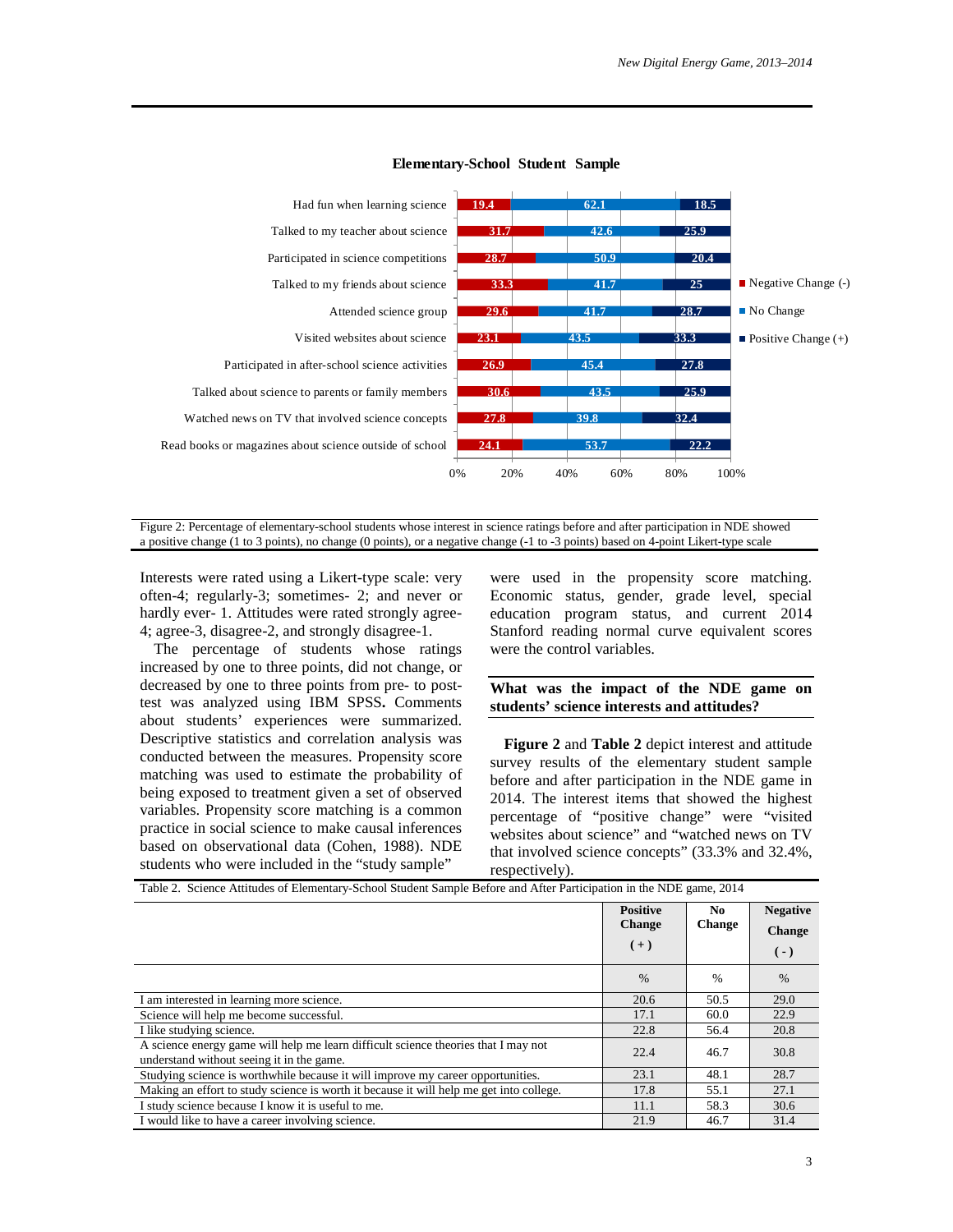

#### **Middle-School Student Sample**

Figure 3: Percentage of middle-school students whose interest in science ratings before and after participation in NDE showed a positive change (1 to 3 points), no change (0 points), or a negative change (-1 to -3 points) based on 4-point Likert-type scale

"No change" was most likely on the item "had fun when learning science" (62.1%). The highest percentage of "negative change" in ratings was on the item "talked to my friends about science".

Regarding their attitudes about science, the item that reflected the highest percentage of "positive change" was "study science is worthwhile because it will improve my career opportunities" (23.1%). "Science will help me be more successful" showed the highest percentage of "no change" (60.0%); whereas, the item that showed the highest percentage of "negative change" was that "I would like to have a career involving science" (31.4%).

Science interest and attitude results of middle-

school students before and after participation in the game can be found in **Figure 3** and **Table 3**. The science interest item that reflected the highest percentage of "positive change" from pre- to posttest was "reading books or magazines about science outside of school" (30.0%) and "participating in afterschool science activities" (28.3%) (Figure 3).

Relative to attitudes (Table 3), the middle-school students were more likely to express "positive change" on the item "I like studying science" (20.5%). At the same time, the highest percentage of "no change" was on "making an effort to study science is worth it because it will help me get into college" (82.9%).

| Table 3. Science Attitudes of Middle-School Student Sample Before and After Family and in the NDE game, 2014                    |                                                                   |               |               |  |  |
|---------------------------------------------------------------------------------------------------------------------------------|-------------------------------------------------------------------|---------------|---------------|--|--|
|                                                                                                                                 | <b>Positive</b><br>No.<br><b>Change</b><br><b>Change</b><br>$(+)$ |               |               |  |  |
|                                                                                                                                 | $\frac{0}{0}$                                                     | $\frac{0}{0}$ | $\frac{0}{0}$ |  |  |
| I am interested in learning more science.                                                                                       | 14.6                                                              | 48.8          | 36.6          |  |  |
| Science will help me become successful.                                                                                         | 14.6                                                              | 61.0          | 24.4          |  |  |
| I like studying science.                                                                                                        | 20.5                                                              | 51.3          | 28.2          |  |  |
| A science energy game will help me learn difficult science theories that I may not<br>understand without seeing it in the game. | 14.6                                                              | 43.9          | 41.5          |  |  |
| Studying science is worthwhile because it will improve my career opportunities.                                                 | 10.3                                                              | 71.8          | 17.9          |  |  |
| Making an effort to study science is worth it because it will help me get into college.                                         | 17.1                                                              | 82.9          | 31.7          |  |  |
| I study science because I know it is useful to me.                                                                              | 12.2                                                              | 48.8          | 39.0          |  |  |
| I would like to have a career involving science.                                                                                | 10.0                                                              | 57.5          | 32.5          |  |  |

Table 3. Science Attitudes of Middle-School Student Sample Before and After Participation in the NDE game, 2014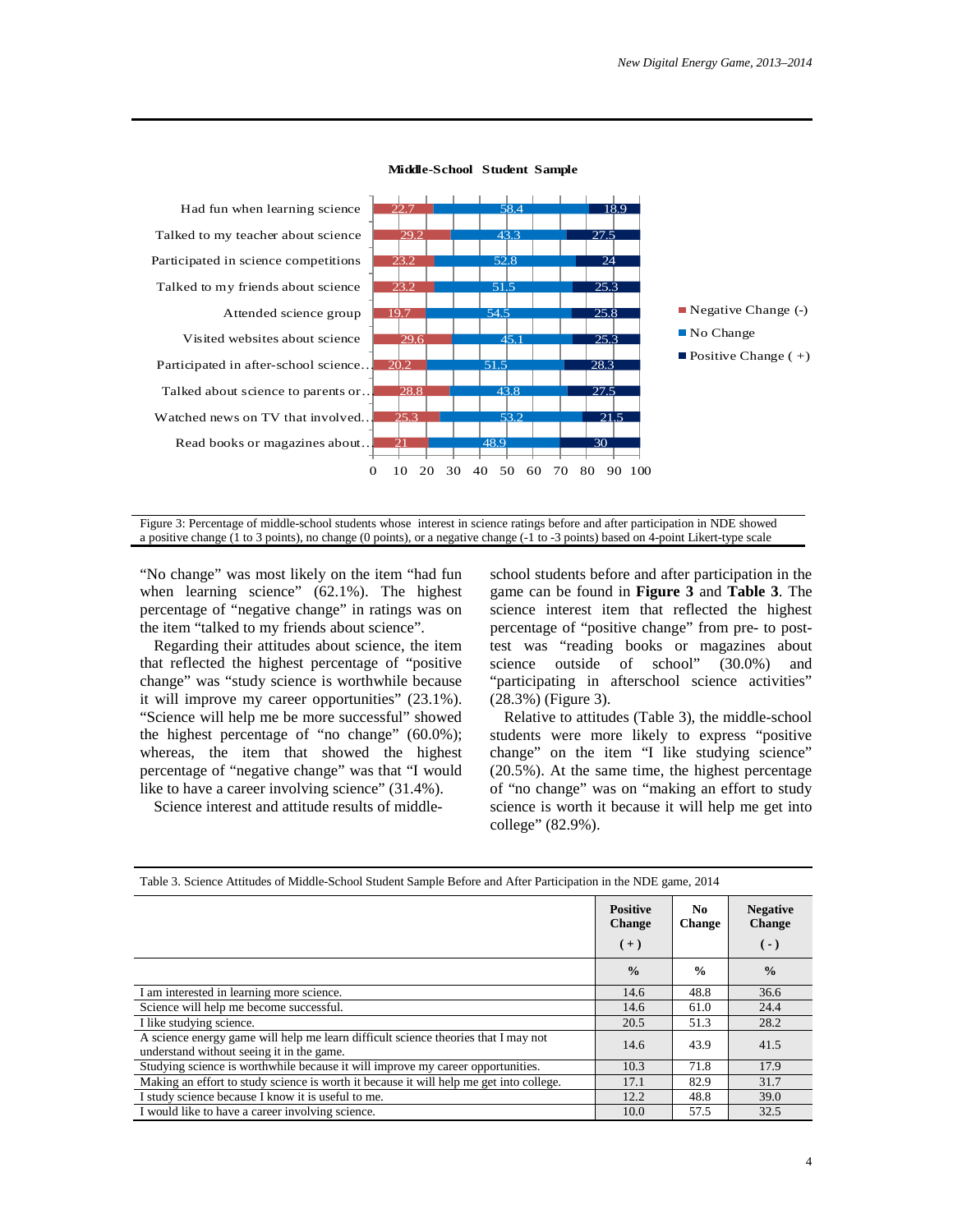

**High -School Student Sample**

Figure 4: Percentage of high-school students whose interest in science ratings before and after participation in NDE showed a positive change (1 to 3 points), no change (0 points), or a negative change (-1 to -3 points) based on 4-point Likert-type scale

"Negative change" was most evident on "a science energy game will help me learn difficult science theories that I may not understand without seeing it in the game"  $(41.5\%)$ .

The results of the high-school student sample regarding their interests and attitudes about science are shown in **Figure 4** and **Table 4**, respectively. The science interest item that showed the highest percentage of "positive change" was "participated in science competitions" and "talked to my friends about science" (43.9%). "No change" was most evident on the item "watched news on TV that involved science concepts" (75.6%). "Negative change" was also more likely on this item (29.3%) (Figure 4).

"Positive change" in attitudes about science for high-school students was highest on the item "I study science because I know it is useful to me" (27.1%) (Table 4). The highest percentage of students expressed "no change" on the item that "making an effort to study science is worth it because it will help me get into college (59.4%). At the same time, the highest percentage of "negative change" was reflected on "a science energy game will help me learn difficult science theories that I may not understand without seeing it in the game"  $(32.6\%)$ .

| Table 4. Science Attitudes of High-School Student Sample Before and After Participation in the NDE game, 2014                   |                                           |                      |                                           |  |  |  |  |
|---------------------------------------------------------------------------------------------------------------------------------|-------------------------------------------|----------------------|-------------------------------------------|--|--|--|--|
|                                                                                                                                 | <b>Positive</b><br><b>Change</b><br>$(+)$ | No.<br><b>Change</b> | <b>Negative</b><br><b>Change</b><br>$(-)$ |  |  |  |  |
|                                                                                                                                 | $\frac{0}{0}$                             | $\frac{0}{0}$        | $\frac{0}{0}$                             |  |  |  |  |
| I am interested in learning more science.                                                                                       | 22.3                                      | 48.1                 | 29.6                                      |  |  |  |  |
| Science will help me become successful.                                                                                         | 24.7                                      | 53.7                 | 21.6                                      |  |  |  |  |
| I like studying science.                                                                                                        | 24.2                                      | 54.3                 | 21.5                                      |  |  |  |  |
| A science energy game will help me learn difficult science theories that I may not<br>understand without seeing it in the game. | 23.5                                      | 43.9                 | 32.6                                      |  |  |  |  |
| Studying science is worthwhile because it will improve my career opportunities.                                                 | 22.0                                      | 50.4                 | 27.6                                      |  |  |  |  |
| Making an effort to study science is worth it because it will help me get into<br>college.                                      | 16.6                                      | 59.4                 | 24.0                                      |  |  |  |  |
| I study science because I know it is useful to me.                                                                              | 27.1                                      | 46.3                 | 26.6                                      |  |  |  |  |
| I would like to have a career involving science.                                                                                | 20.6                                      | 53.9                 | 25.4                                      |  |  |  |  |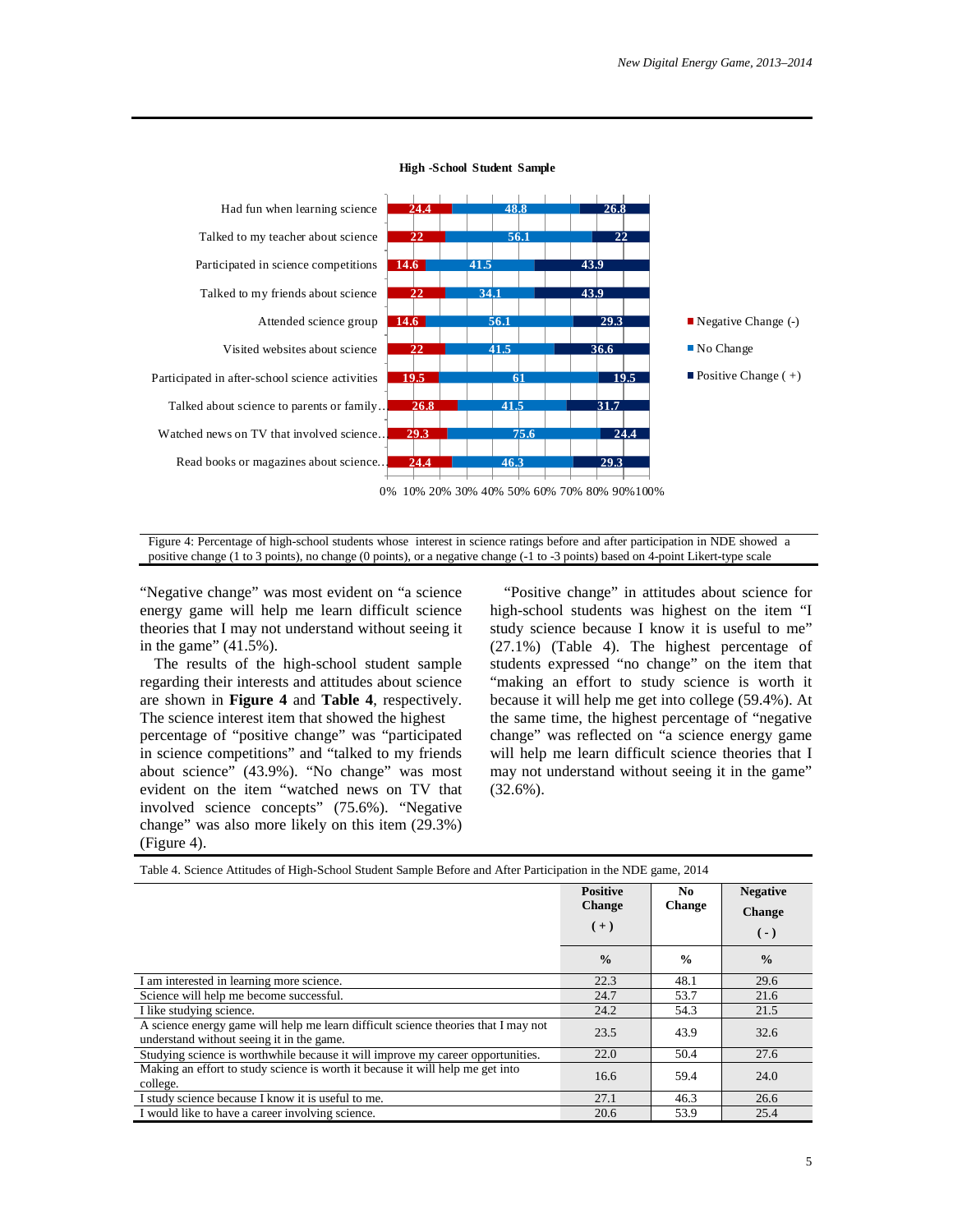Table 5. Science Knowledge Assessment Raw Score Results of the Student Sample Before and After Participation in the NDE game, 2014

|                      | Gain<br>$^{(+)}$ |      |     | Loss<br>$(-)$ |      |             |      |     | N <sub>0</sub><br>Diff. |      |                |      |
|----------------------|------------------|------|-----|---------------|------|-------------|------|-----|-------------------------|------|----------------|------|
|                      |                  |      |     | Raw Score     |      |             |      |     | Raw Score               |      |                |      |
|                      | n                | $\%$ | Min | Max           | Mean | $\mathbf n$ | %    | Min | Max                     | Mean | n              | %    |
| Elementary $(n=108)$ | 31               | 28.7 | 5.9 | 29.4          | 10.6 | 66          | 61.1 | 5.9 | 47.1                    | 16.4 | 11             | 10.2 |
| Middle $(n=233)$     | 89               | 38.2 | 5.9 | 41.2          | 13.8 | 100         | 42.9 | 5.9 | 52.9                    | 13.2 | 44             | 18.9 |
| High $(n=41)$        | 11               | 26.8 | 5.9 | 17.7          | 10.7 | 26          | 63.4 | 5.9 | 52.9                    | 17.9 | $\overline{4}$ | 9.8  |
| Total $(n=382)$      | 131              | 34.3 | 5.9 | 41.2          | 12.8 | 192         | 50.3 | 5.9 | 52.9                    | 15.0 | 59             | 15.4 |

#### **What was the effect of the NDE game on students' science knowledge?**

**Table 5** shows the mean "gain", "loss", and "no difference" in the science knowledge raw scores from pre- to post-assessment of the student sample. The minimum and maximum number of points that students gained or lost along with the number and percentage of students who had gains, losses, and showed no difference in their science knowledge assessment raw scores from pre- to postassessment are presented.

Middle school students achieved the highest mean "gain" in their raw score on the knowledge assessment (13.8 points). Elementary and highschool students attained comparable gains in their raw scores (10.6 and 10.7 points, respectively). High-school students attained the highest mean "loss" in their raw score on the assessment over time. The highest percentage of the middle-school student sample had "no difference" in their science assessment raw score before and after participation in the game. Over two-thirds of the high and elementary-school students showed either a loss or no change on the assessment. Only one-third of the

students overall showed any gain in their knowledge assessment raw score.

**What were the associations between science interests, attitudes, and science assessment results before and after participation in the NDE game?**

**Table 6** depicts means and standard deviations along with intercorrelations of the measures for the elementary-school student sample. There were slight decreases in their mean interest (-.08) and attitude ratings (-.13) as well as a moderate decrease in their mean science knowledge assessment scores (-6.97 points) from pre- to posttest. Other notable findings included a positive association between elementary-school students' post-interests, post-attitudes, and post-science knowledge assessment results. In other words, as elementary students' interests in science increased, their attitudes and science knowledge assessment scores increased after participation in the game. Pre- and post-attitudes as well as pre-knowledge intercorrelations with post-knowledge were highly statistically significant at  $p<.01$ .

Table 6, Summary of Intercorrelations, Means, and Standard Deviations for Scores on the Pre- and Post-Science Interest, Attitude, and Knowledge Measures for the Elementary Student Sample, 2014

|                   | 1           | $\overline{2}$ | 3                        | 4                        | 5                        | 6         |
|-------------------|-------------|----------------|--------------------------|--------------------------|--------------------------|-----------|
| 1. Pre-Interest   | ٠           | $.622**$       | $.560**$                 | $.390**$                 | $-.048$                  | .006      |
| 2. Post-Interest  | $.622**$    |                | $.520**$                 | $.656**$                 | .100                     | .120      |
| 3. Pre-Attitude   | $.560^{**}$ | $.520**$       | $\overline{\phantom{a}}$ | $.628**$                 | .113                     | $.292**$  |
| 4. Post-Attitude  | $.390**$    | $.656^{**}$    | $.628**$                 | $\overline{\phantom{a}}$ | .176                     | $.311***$ |
| 5. Pre-Knowledge  | $-.048$     | .100           | .113                     | .176                     | $\overline{\phantom{0}}$ | $.625***$ |
| 6. Post-Knowledge | .006        | .120           | $.292$ <sup>**</sup>     | $.311***$                | $.625***$                | $\sim$    |
| M                 | 2.66        | 2.58           | 3.10                     | 2.97                     | 45.10                    | 38.13     |
| SD.               | .58         | .65            | .63                      | .68                      | 15.98                    | 18.11     |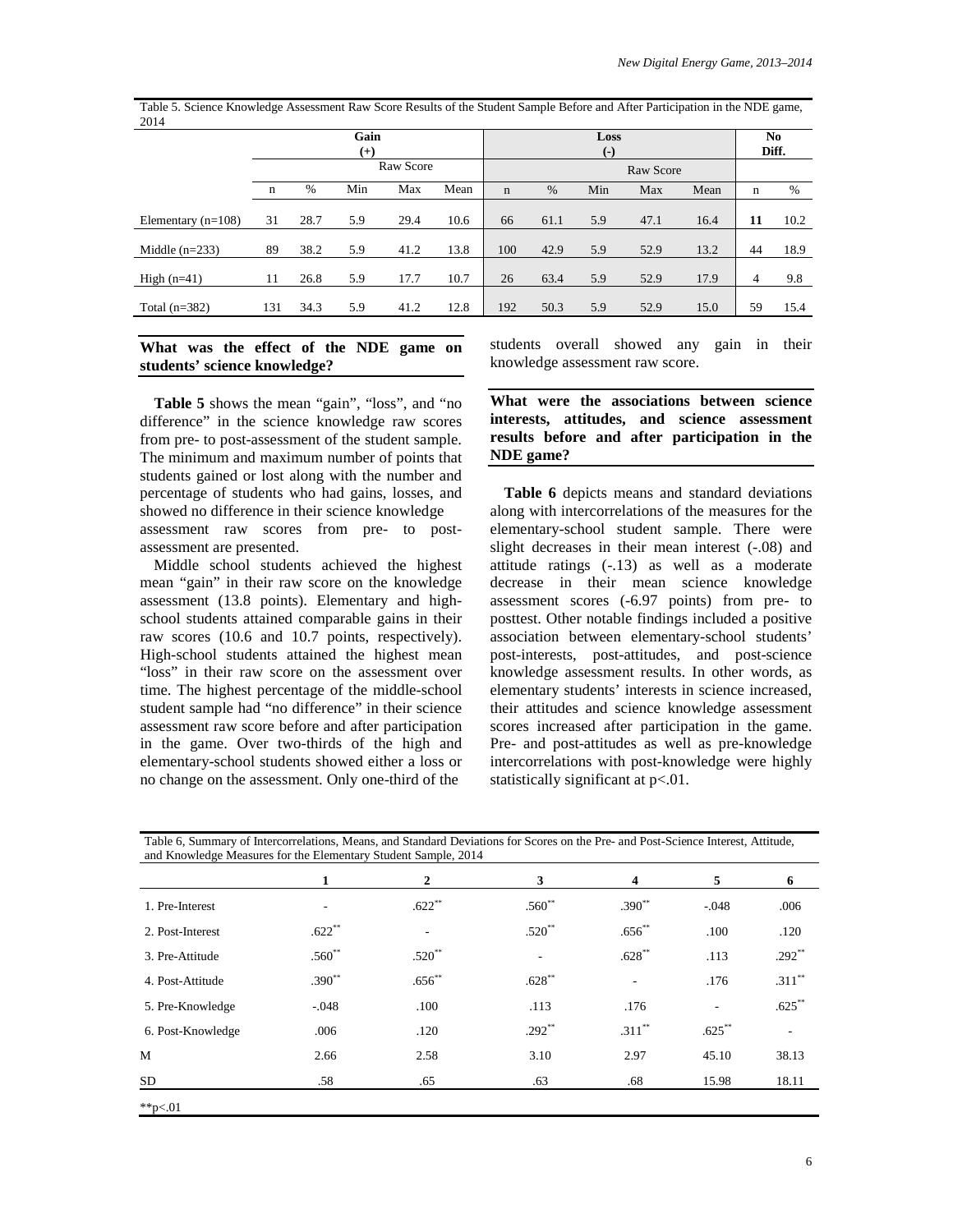|                   | 1         | 2           | 3         | 4                        | 5                        | 6        |
|-------------------|-----------|-------------|-----------|--------------------------|--------------------------|----------|
| 1. Pre-Interest   |           | $.595***$   | $.525***$ | $.403**$                 | .030                     | .020     |
| 2. Post-Interest  | $.595**$  | ٠           | $.456**$  | $.629**$                 | $-.011$                  | .042     |
| 3. Pre-Attitude   | $.525***$ | $.456^{**}$ | ٠         | $.568^{**}$              | .072                     | .037     |
| 4. Post-Attitude  | $.403**$  | $.629**$    | $.568**$  | $\overline{\phantom{a}}$ | .082                     | .110     |
| 5. Pre-Knowledge  | .030      | $-.011$     | .072      | .082                     | $\overline{\phantom{a}}$ | $.690**$ |
| 6. Post-Knowledge | .020      | .042        | .037      | .110                     | $.690**$                 |          |
| M                 | 2.37      | 2.41        | 3.00      | 2.90                     | 56.22                    | 55.79    |
| SD <sub>.</sub>   | .56       | .59         | .67       | .77                      | 17.10                    | 18.95    |

Table 7. Summary of Intercorrelations, Means, and Standard Deviations for Scores on the Pre- and Post-Science Interest, Attitude, and Knowledge Measures for the Middle-School Student Sample, 2014

 $*$  $p < .01$ 

Table 8. Summary of Intercorrelations, Means, and Standard Deviations for Scores on the Pre- and Post-Science Interest, Attitude, and Knowledge Measures for the High-School Student Sample, 2014

|                     | 1        | $\overline{2}$ | 3        | $\overline{\mathbf{4}}$ | 5        | 6         |
|---------------------|----------|----------------|----------|-------------------------|----------|-----------|
| 1. Pre-Interest     |          | $.409**$       | $.371*$  | .232                    | .299     | .235      |
| 2. Post-Interest    | $.409**$ | ٠              | $.309*$  | $.314*$                 | .113     | $-.154$   |
| 3. Pre-Attitude     | $.371*$  | $.309*$        | ٠        | $.501**$                | .074     | .063      |
| 4. Post-Attitude    | .232     | $.314*$        | $.501**$ | ۰                       | .099     | .210      |
| 5. Pre-Knowledge    | .299     | .113           | .074     | .099                    |          | $.677***$ |
| 6. Post-Knowledge   | .235     | $-.154$        | .063     | .210                    | $.677**$ | $\sim$    |
| M                   | 2.63     | 2.76           | 3.11     | 2.82                    | 65.14    | 56.67     |
| <b>SD</b>           | .64      | .63            | .63      | .67                     | 18.62    | 23.00     |
| *p < .05; **p < .01 |          |                |          |                         |          |           |

Middle-school students' results can be found in **Table 7**. There was a slight increase in their mean interests rating (+.04) from pre- to post-survey. However, there were slight decreases in their mean attitudes rating (-.10) and mean science knowledge assessment score over the same time period (-.43 points). Regarding the post-survey measures, as post-interests in science increased ( $p < .01$ ), postattitudes ( $p < .01$ ), and post-science knowledge increased.

Data on high-school students is shown in **Table 8**. The mean interests rating increased slightly (+.13) from pre- to post-test, while the mean attitudes rating decreased (-.29) over the same time period. There was a moderate decrease in students' mean science knowledge assessment score (-8.47) before and after participation in the game. As postinterests in science increased  $(p \lt$ . 05), postattitudes increased ( $p < .05$ ), and post-science knowledge decreased.

#### **What was the effect of the NDE game on science achievement?**

Propensity score, nearest neighbor matching was used to determine the effect of the NDE program on students' 2014 Stanford science NCE scores (See **Appendix A**). The statistical model used in the analysis controlled for economic status, grade level, gender, special education program status, and 2014 Stanford 10 reading NCE scores. Bias analysis was conducted and yielded a comparison sample where the treated and untreated shared the same characteristics, which means that the selection bias had been mitigated in the "new" sample (Austin, Grootendorst, and Anderson, 2007). Out of the 272 NDE students in the initial sample, *Stata* selected 270 students for the model. Out of the 53,627 students in the comparison group, *Stata* selected 52,404 students for the model. Prior to controlling for these variables, the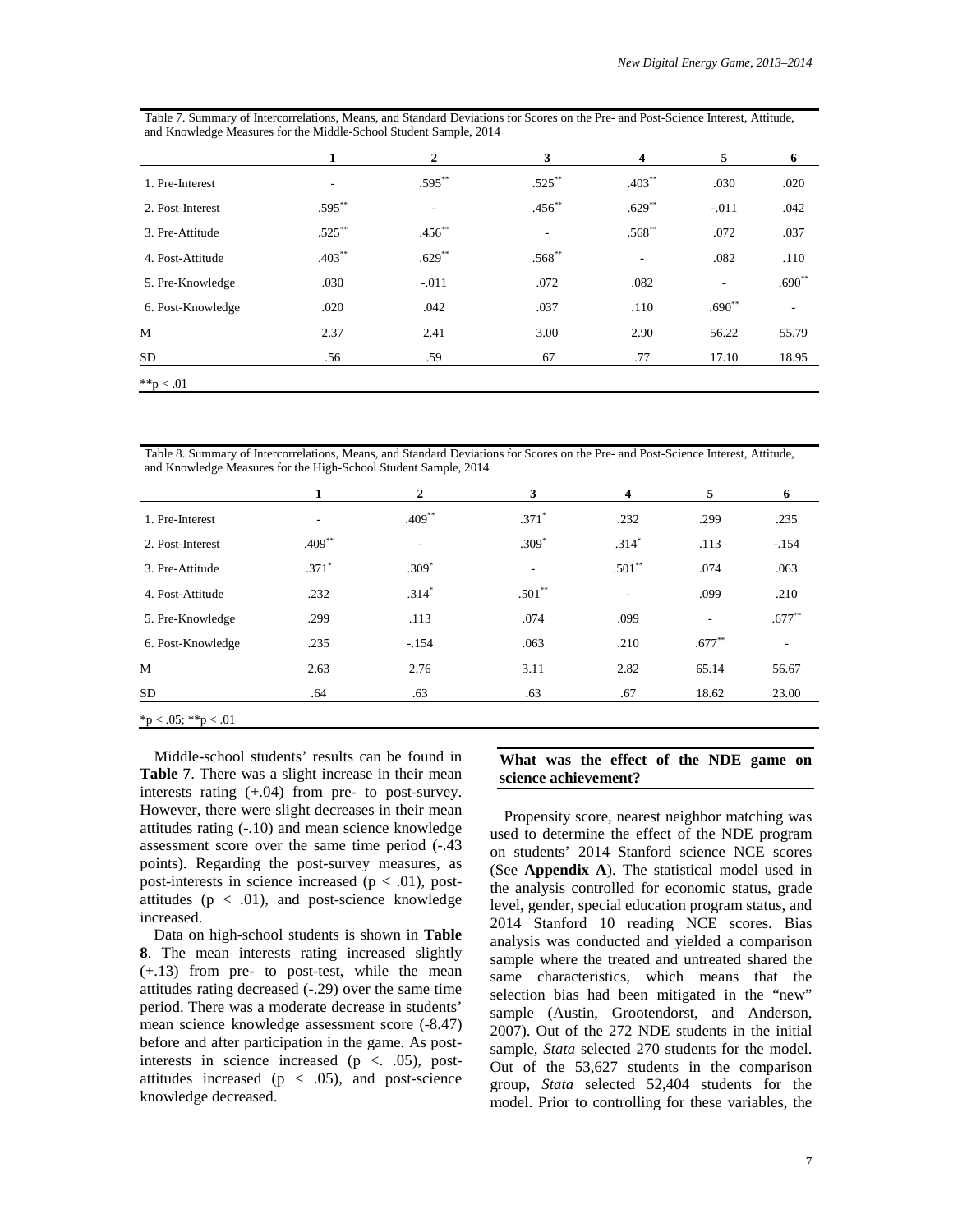NDE students had a higher science score than the control group (58.1 vs. 52.6 NCEs). Propensity score matching yielded slightly lower science performance due to participation in the program compared to students who did not participate in the program (-1.3 NCEs). Although the difference was not statistically significant, the model suggested that the NDE program did not have a positive effect on students' Stanford science NCE scores.

#### **Discussion**

The New Digital Energy game was designed to increase student's understanding of science energy concepts by introducing game construction and management strategies. Students worked as teams to build energy companies, gain dominant market share, and meet the needs of cities throughout the United States. Students played against artificial intelligence to answer challenging questions about science energy. An objective of the game was to increase students' interests and attitudes about science as they increased their knowledge of science energy concepts.

There were several limitations to the study. First, given the team format, the study lacked data on actual time spent by individual students playing the game. This could have affected students' experiences gaining science energy knowledge and influenced their interests and attitudes about science at post-test. Another limitation was the lack of a comparison group to assess the impact of the game on students' interests and attitudes. While a pre- post-test design provided an alternative method for comparing students, threats to validity could still exist relative to knowing whether other external factors influenced the changes in student outcomes over time (Boyd, 2002). In consideration of these threats, propensity score matching was used to reduce bias and assess whether participation in the game had an effect on students' science achievement while controlling for key demographic characteristics. No benefit was observed in student's science performance on the 2014 Stanford 10 achievement test. Finally, the lack of data at the four data collection points on all students who played the game resulted in substantial attrition. (The number of students who played the game was substantially lower than the number of students who initially registered (647 out of 2851 students). Even less students were included in the final analysis of the data (382). The recruitment process relied on teacher commitment, which may have contributed to attrition of the initial group of student participants.

The majority of elementary, middle, and highschool students showed either no change or a slight to moderate positive change in their science interests and attitudes from pre- to post-tests. Moreover, the majority of students at all levels had a loss in their science knowledge assessment scores over the same time period. Among the most notable positive findings were as students' interests in science increased after participation in the game, their attitudes about science also increased after the game. Also, there was a positive association between elementary and middle-school students' post-interests in science and post-science knowledge. However, for high-school students, as post-interests increased, post-science knowledge decreased. This finding seems inconsistent with the expectation that a positive relationship should exist between interests and achievement (Brendzel, 2004). Moreover, previous year results were consistently positive (Holmes, 2013). While each year, a different student sample may have participated in the program, a recommendation is to further explore students' perceptions about the game in more detail. This could be done through focus groups or one-on-one interviews with students who have participated in the game over the past four years. Information gathered from students could be incorporated in future game development. Another recommendation is to reconsider strategies on successful recruitment of science teachers and students from more HISD schools. Finally, while evidence of improvements in students' science knowledge was not evident in this study, what may be more important is that students were exposed to science material needed to enhance their understanding of science concepts<br>(Wainwright  $\&$  Linebarger, 2006). These (Wainwright  $\&$  Linebarger, 2006). experiences may be valuable to students who, otherwise, could not afford them.

### **References**

- Austin, P. C., Grootendorst, P. and Anderson, G. M. (2007), A comparison of the ability of different propensity score models to balance measured variables between treated and untreated subjects: a Monte Carlo study. Statist. Med., 26: 734–753. doi: 10.1002/sim.2580
- Balfanz, R. Herzog, L. & Mac Iver, D. (2006). Preventing Student Disengagement and Keeping Students on the Graduation Track in High-Poverty Middle-Grades Schools: Early Identification and Effective Interventions. *Educational Psychologist*. 42(4), 223–235. Retrieved from  $\sim$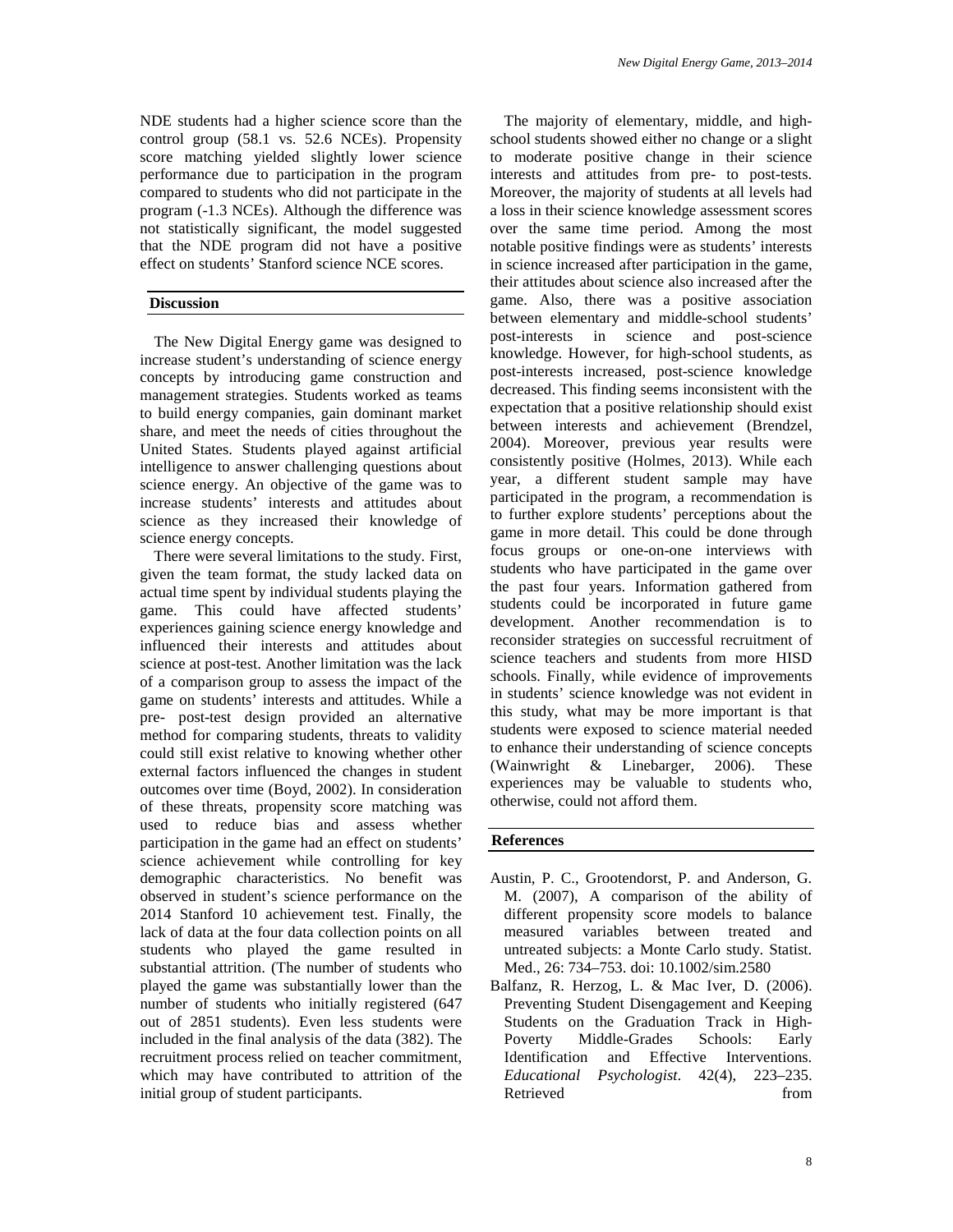[http://web.jhu.edu/CSOS/images/TDMG/Prevent](http://web.jhu.edu/CSOS/images/TDMG/PreventingStudentDisengagement.pdf) [ingStudentDisengagement.pdf](http://web.jhu.edu/CSOS/images/TDMG/PreventingStudentDisengagement.pdf)

- Boyd, H. (2002). *Use Comparison Groups to Strengthen Your Evaluation*. Paper presented at Audio Conference at the University of Wisconsin-Extension, Cooperative Extension, Retrieved from from [http://www.uwex.edu/ces/pdande/resources/pdf/a](http://www.uwex.edu/ces/pdande/resources/pdf/agenda.pdf) [genda.pdf](http://www.uwex.edu/ces/pdande/resources/pdf/agenda.pdf)
- Brendzel, S. (2004). Games that teach. Science Scope, 27(8), 32. Retrieved from http://search.proquest.com/docview/225998127? accountid=458
- Bulunuz, N. & Jarrett, O. S. (2009). Understanding of Earth and Space Science Concepts: Strategies for Concept-Building in Elementary Teacher Preparation. School Science and Mathematics, 109: 276–289. doi: 10.1111/j.1949- 8594.2009.tb18092.x
- Cohen, J. W. (1988). Statistical power analysis for the behavioral sciences  $(2<sup>nd</sup>$  ed). Hillsdale, NJ: Lawrence Erlbaum Associates.
- Curriculum Review. (2009). Using Gaming Equipment to Teach. 48(6), 10-11.
- Games Research. (2011). Retrieved from Games for Learning Institute website: http://web. science.mq.edu.au /~atychsen/ html2/ Gameresearch.htm.
- Holmes, V. (2012). Houston Independent School District. *Research Educational Program Report. Evaluation Brief.* New Century Energy Program: The Use of Games to Influence Attitudes, Interests, and Student Achievement in Science, 6(2).

Hughes, F. (2014). Tietronix Software, Inc.

- Mundie, C. (2008). Microsoft Research, NYU and Consortium of University Partners Create First Scientific-Based Game Research Alliance to Transform Learning. Retrieved from [http://www.microsoft.com/presspass/press/2008/](http://www.microsoft.com/presspass/press/2008/oct08/10-07MSRNYUPR.mspx) [oct08/10-07MSRNYUPR.mspx.](http://www.microsoft.com/presspass/press/2008/oct08/10-07MSRNYUPR.mspx)
- Ogunkola, B. (2011). Teachers' and Students' Perceived Difficult Topics in the Integrated Science Curriculum of Lower Secondary Schools in Barbados. *World Journal of Education*, 1(2), 17-27.
- Owston, R., Wideman, H., Sinitskaya, R., & Brown, C. (2009). Computer game development as a literacy activity. *Computers & Education*. 53, 977–989.
- Wainwright, D. K. & D.L. Linebarger. 2006. Ready To Learn: Literature Review. Part 1: Elements of Effective Educational TV. Philadelphia, PA: Annenberg School for Communication, University of Pennsylvania; American Institutes for Research. Retrieved from [http://pbskids.org/read/files/BOBPARTI-](http://pbskids.org/read/files/BOBPARTI-ElementsofSuccessfulEdTV.PDF)[ElementsofSuccessfulEdTV.PDF.](http://pbskids.org/read/files/BOBPARTI-ElementsofSuccessfulEdTV.PDF)
- Yang, J. C., Kun, H. C., & Tzu Chien, L. I. U. (2012). A digital game-based learning system for energy education: An energy conservation pet. TOJET : The Turkish Online Journal of Educational Technology, 11(2) Retrieved from http://search.proquest.com/docview/1288340614 ?accountid=458

For additional information contact the HISD Department of Research and Accountability at 713- 556-6700 or e-mail Research@Houstonisd.org.